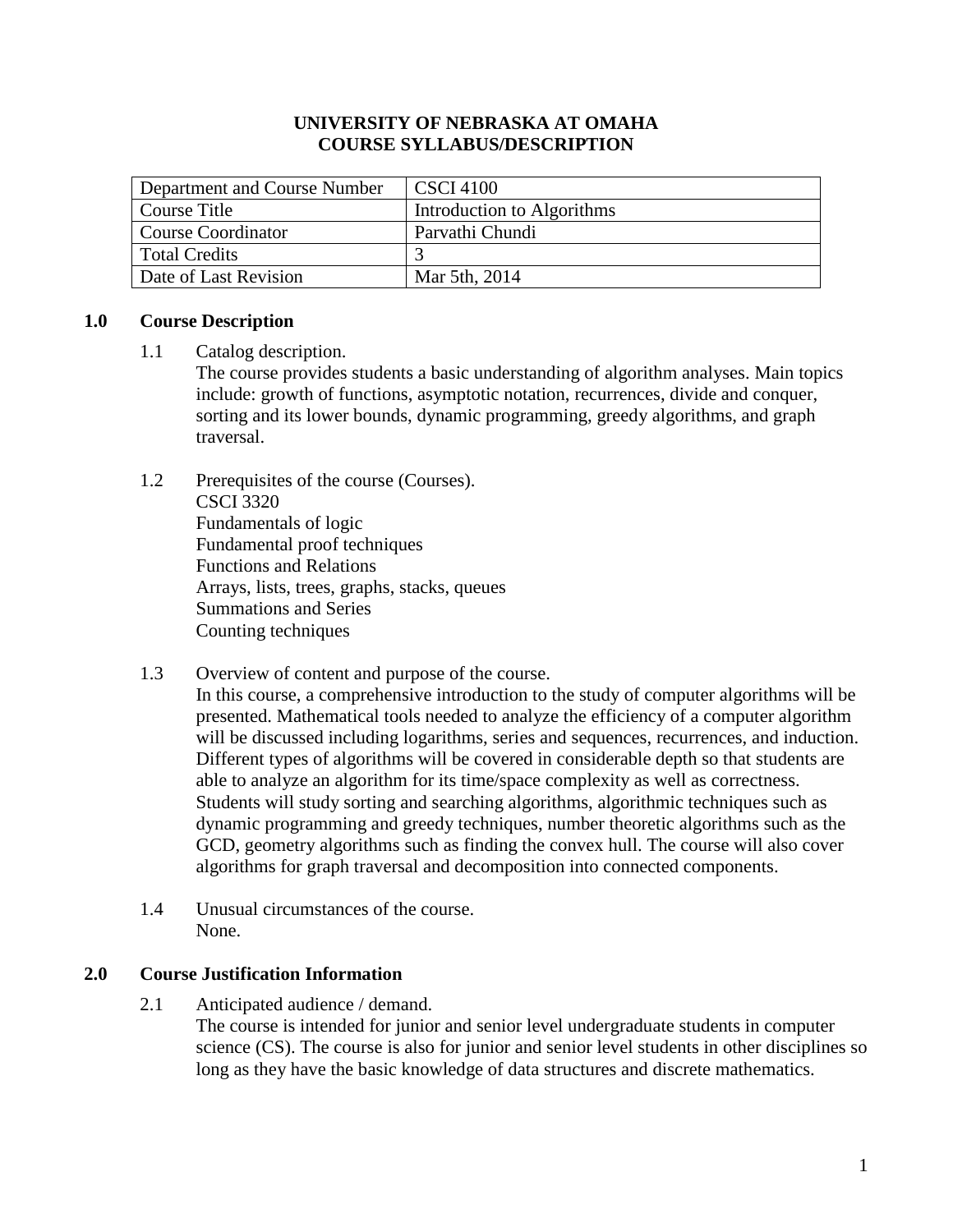- 2.2 Indicate how often this course will be offered and the anticipated enrollment. Enrollment: 25 Course rotation: once a year
- 2.3 If it is a significant change to an existing course, please explain why it is needed. This is a new course.

# **3.0 Objectives**

List of performance objectives stated in terms of the student educational outcomes.

- 3.1 Be able to analyze an algorithm to compute its time complexity.
- 3.2 Be able to analyze an algorithm to compute its space complexity.
- 3.3 Be able to state and prove the correctness of algorithms.
- 3.4 Understand the need to design efficient algorithms.
- 3.5 Understand the tradeoffs among sorting algorithms.
- 3.6 Be able to construct solutions to problems using dynamic programming and greedy techniques.
- 3.7 Be able to apply graph and number theoretic algorithms to solve problems in diverse applications.

# **4.0 Content and Organization**

| 4.1 |       | Introduction                                  | $(1.5 \text{ hours})$ |
|-----|-------|-----------------------------------------------|-----------------------|
|     | 4.1.1 | Algorithms as Technology                      |                       |
|     |       | 4.1.2 Designing Algorithms                    |                       |
| 4.2 |       | Analysis Techniques                           | $(9 \text{ hours})$   |
|     |       | 4.2.1 RAM Model of Computation                |                       |
|     |       | 4.2.2 Analysis of Sequential programs         |                       |
|     |       | 4.2.3 Asymptotic Notation                     |                       |
|     |       | 4.2.4 Standard Notations and Common Functions |                       |
|     |       | 4.2.5 Analysis of Recursive Programs          |                       |
|     |       | 4.2.6 Substitution method                     |                       |
|     |       | 4.2.7 Recursion Tree Method                   |                       |
|     |       | 4.2.8 Master Method                           |                       |
| 4.3 |       | Sorting and Searching                         | (3 hours)             |
|     |       | 4.3.1 Heap Sort and Analysis                  |                       |
|     |       | 4.3.2 Quick Sort and Analysis                 |                       |
|     |       | 4.3.3 Sorting in Linear Time                  |                       |
|     |       | 4.3.4 Lower Bounds on Sorting                 |                       |
|     |       | 4.3.5 Medians and Order Statistics            |                       |
| 4.4 |       | <b>Dynamic Programming</b>                    | $(9 \text{ hours})$   |
|     |       | 4.4.1 Sub-problems and optimal substructure   |                       |
|     |       | 4.4.2 Matrix Chain Multiplication Problem     |                       |
|     |       | 4.4.3 Longest Common Subsequence Problem      |                       |
| 4.5 |       | Greedy Algorithms                             | $(4.5 \text{ hours})$ |
|     |       | 4.5.1 Activity Selection Problem              |                       |
|     | 4.5.2 | Huffman codes                                 |                       |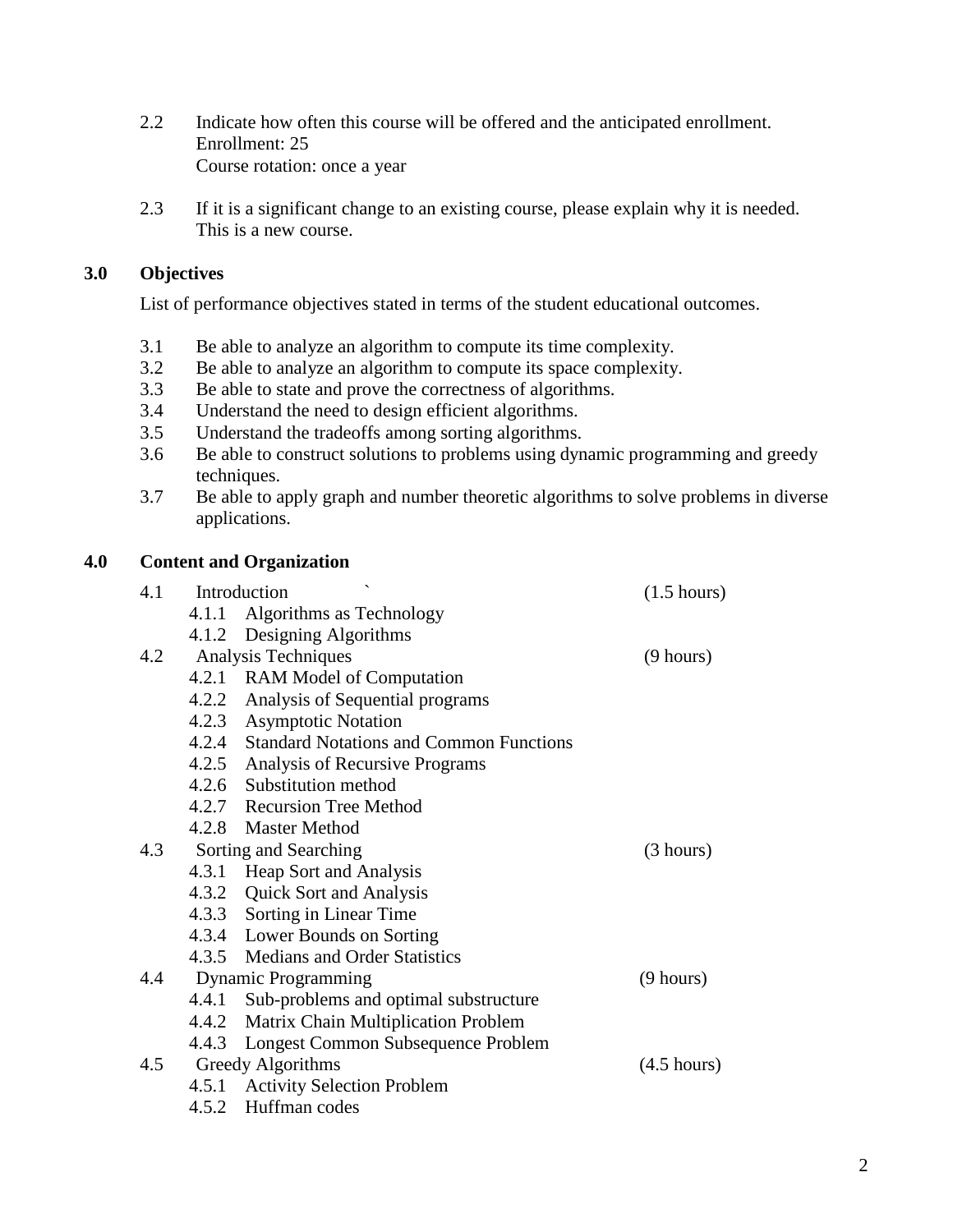| 4.6 |       | Number Theoretic Algorithms           | $(9.0 \text{ hours})$ |
|-----|-------|---------------------------------------|-----------------------|
|     | 4.6.1 | <b>Greatest Common Divisor</b>        |                       |
|     |       | 4.6.2 Modular Arithmetic              |                       |
|     |       | 4.6.3 RSA Public Cryptographic System |                       |
|     |       | 4.6.4 The Chinese Remainder Theorem   |                       |
|     |       | 4.7 Computational Geometry            | $(4.5 \text{ hours})$ |
|     |       | 4.7.1 Intersecting line segments      |                       |
|     |       | 4.7.2 Finding Convex hull             |                       |
|     |       | 4.7.3 Finding closest Pair of Points  |                       |
| 4.8 |       | <b>Elementary Graph Algorithms</b>    | $(7.5 \text{ hours})$ |
|     | 4.8.1 | Representation of graphs              |                       |
|     |       | 4.8.2 Breadth-first traversal         |                       |
|     |       | 4.8.3 Depth-first traversal           |                       |
|     | 4.8.4 | Topological sort                      |                       |

4.8.5 Strongly connected components.

## **5.0 Teaching Methodology**

- **5.1** The basic teaching method will be the instructor's lectures.
- 5.2 Student role in the course. The students will attend lectures, participate in classroom activities, complete assignments and term projects, and pass all exams.
- 5.3 Contact hours. Three (3) hours a week.

### **6.0 Evaluation**

Students are evaluated based on their understanding of materials covered in the semester. Basis of evaluation includes understanding of basic concepts analyses methods, growth of functions, and design of efficient algorithms involving the basic algorithms and techniques discussed in class including sorting, order statistics, dynamic programming, greedy algorithms, computational geometry, and number theoretic methods.

6.1 Basis for determining the final grade (Course requirements and grading standards) specifying distinction between undergraduate and graduate, if applicable. The weights of grade will be allocated for the categories of participation, homework, projects and exams.

| Exams:                                     | 15%  |
|--------------------------------------------|------|
| Classroom participation/Home works/quizzes | 55%  |
| Final exam:                                | 30 % |

6.2 Grading scale and criteria.

| 97%-100% | $A+$  |
|----------|-------|
| 94%-96%  | A     |
| 90%-93%  | $A -$ |
| 87%-89%  | $B+$  |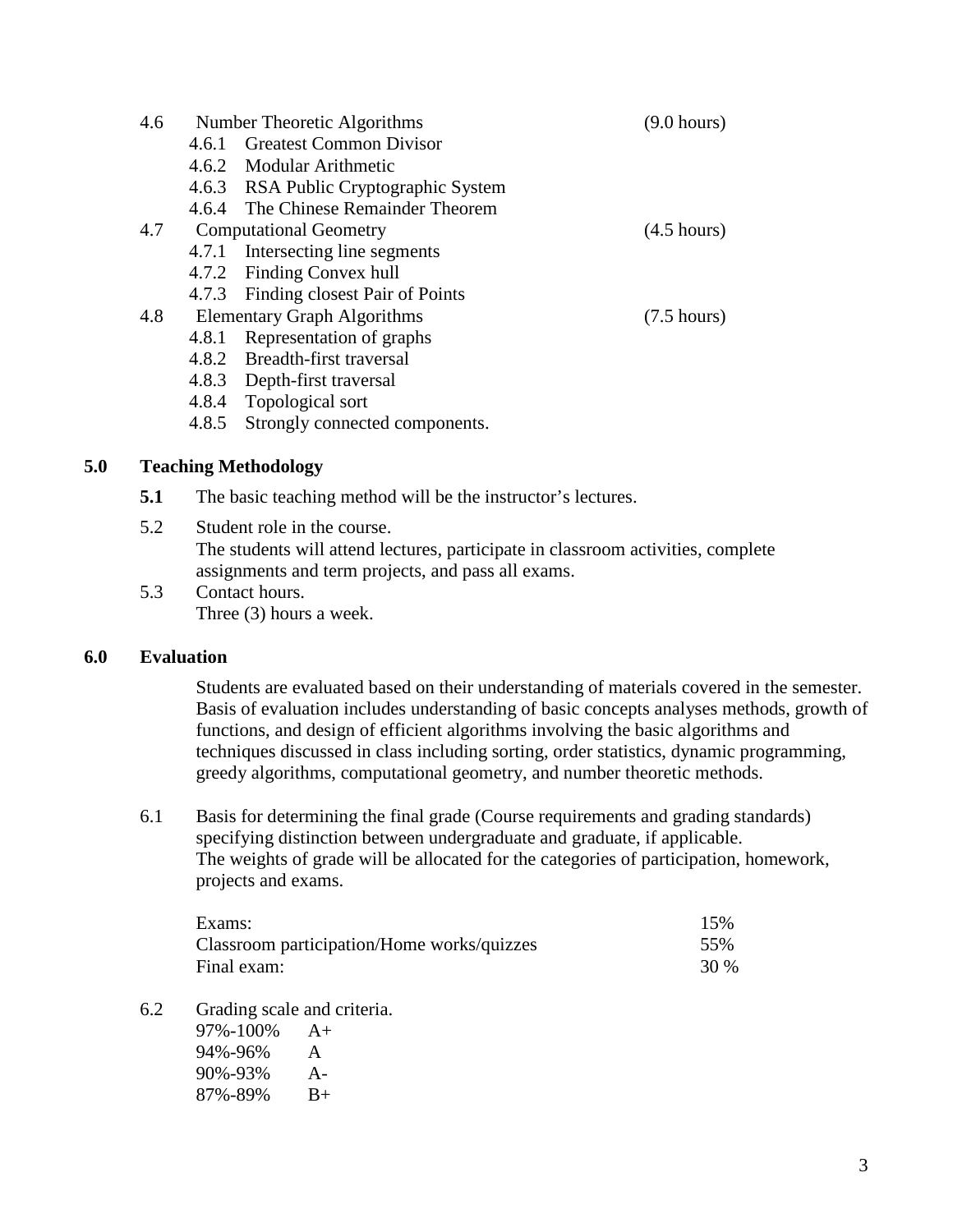| 84%-86%   | B         |
|-----------|-----------|
| 80%-83%   | B-        |
| 77%-79%   | $C_{\pm}$ |
| 74%-76%   | C         |
| 70%-73%   | C-        |
| 67%-69%   | $D+$      |
| 64%-66%   | D         |
| 60%-63%   | D-        |
| Below 60% | F         |

## **7.0 Resource Material**

- 7.1 Textbooks and/or other required readings used in course.
	- 7.1.1 Thomas H. Cormen, Charles E. Leiserson, Ronald L. Rivest and Clifford Stein, *Introduction to Algorithms,* McGraw-Hill, 2011.
	- 7.1.2 Robert Sedgewick and Philippe Flajolet, *An Introduction to the Analysis of Algorithms (2nd Edition),* Pearson Education, 2013.
	- 7.1.3 Jon Klienberg and Eva Tardos, *Algorithm Design*, Addison-Wesley, 2005.
- 7.2 Other suggested reading materials, if any.
- 7.3 Other sources of information. Course Website on Blackboard.
- 7.4 Current bibliography of resource for student's information.
	- 7.4.1 Steven S. Skiena, The Algorithm Design Manual, Springer, 2008.
	- 7.4.2 Alfred Aho, John Ullman and Jeffery Hopecraft, *The Design and Analysis of Computer Algorithms*, Addison-Wesley, 1974.
	- 7.4.3 Ellis Horowitz and Sartaj Sahni, *Fundamentals of Computer Algorithms*, Computer Science Press. 1984.
	- 7.4.4 Kurt Mehlhorn and Peter Sanders, *Algorithms and Data Structures: The Basic Toolbox*, Springer 2008.
	- 7.4.5 Richard Neapolitan and Kumarss Naimipour, *Foundations of Algorithms*, Jones & Bartlett Learning, 2010.
	- 7.4.6 Sanjoy Dasgupta, Christos Papadimitriou, Umesh Vazirani, *Algorithms*, McGraw-Hill Education, 2008.
	- 7.4.7 Anany Levitin, *Introduction to the Design and Analysis of Algorithms*, Pearson 2011.
	- 7.4.8 Udi Manber, Introduction to Algorithms: A creative Approach, Addison-Wesley, 1989.
	- 7.4.9 Robert Sedgewick and Kevin Wayne, *Algorithms, 4th Edition*, Pearson, 2013.
	- 7.4.10 Michael R. Garey and David S. Johnson, Computers and Intractability: A Guide to the Theory of NP-Completeness, W. H. Freeman and Co. 1979.
	- 7.4.11 Donald E. Knuth, The Art of Computer Programming (Volumes 1-4), Addison-Wesley, 2005.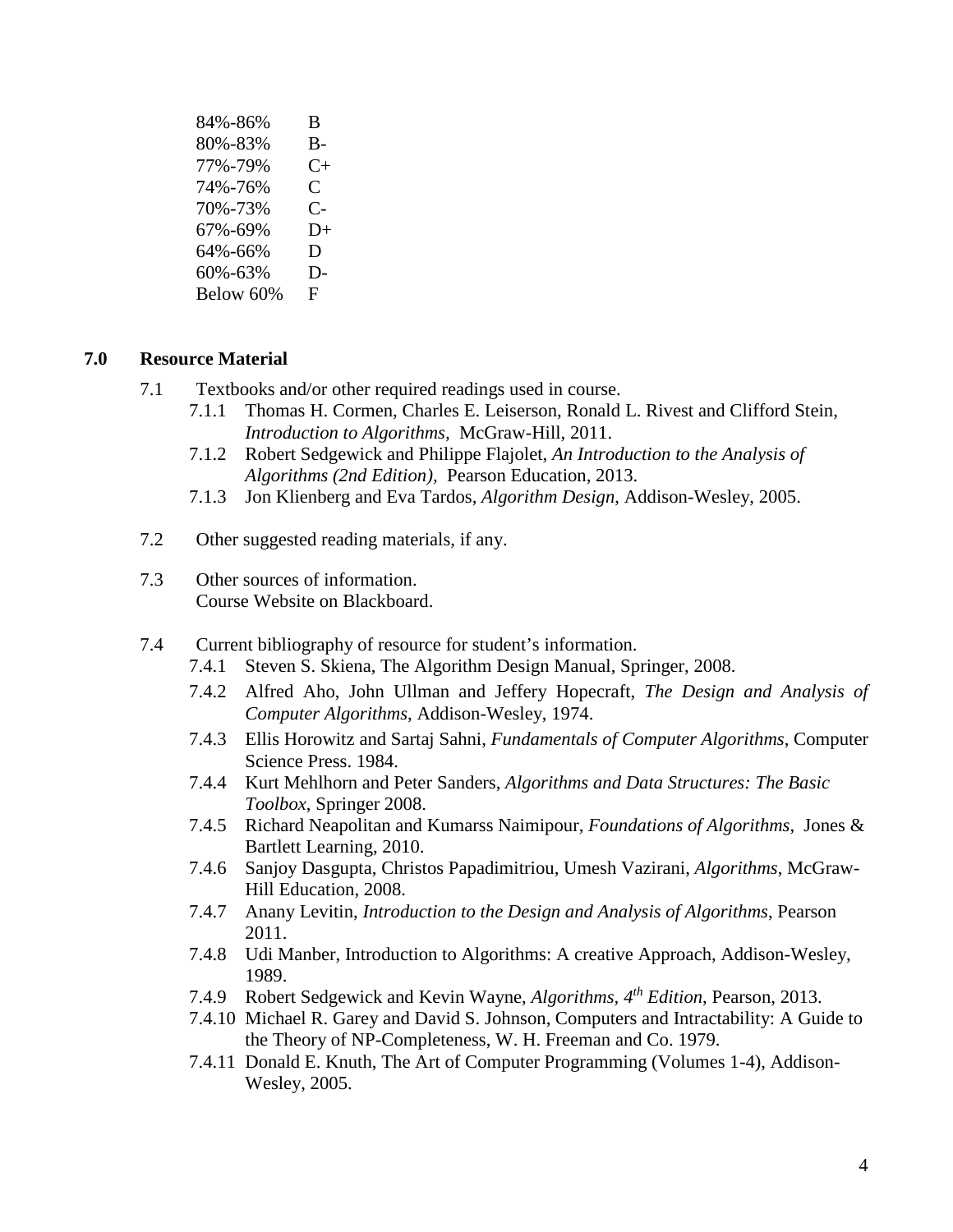# 8.0 **Computer Science Accreditation Board (CSAB) Category Content (class time in hours)**

| <b>CSAB</b> Category           | $\vert$ Core $\vert$ Advanced |
|--------------------------------|-------------------------------|
| Data structures                | 15.0                          |
| Algorithms and software design | 30.0                          |

### **9.0 Oral and Written Communications**

Every student is required to submit at least  $\underline{\hspace{1cm}}0$  written reports (not including exams, tests, quizzes, or commented programs) to typically  $\qquad 0$  pages and to make  $\qquad 0$  oral presentations of typically 0 minutes duration. Include only material that is graded for grammar, spelling, style, and so forth, as well as for technical content, completeness, and accuracy.

### **10.0 Social and Ethical Issues**

Please list the topics that address the social and ethical implications of computing covered in all course sections. Estimate the class time spent on each topic. In what ways are the students in this course graded on their understanding of these topics (e.g. test questions, essays, oral presentations, and so forth?).

No coverage.

### **11.0 Theoretical content**

Please list the types of theoretical material covered, and estimate the time devoted to such coverage.

Proof techniques: 20 contact hours. Analysis Techniques: 20 contact

### **12.0 Problem analysis**

There will be analysis on quizzes, written assignments and exams. Analysis may be given during the lecturing or in the written form to be distributed in the class. Students are asked to review the analysis materials, and are responsible for these materials.

# **13.0 Solution design**

Students will gain database design experiences using entity-relationship approach and normalization theory through classroom quizzes, written assignments and exams.